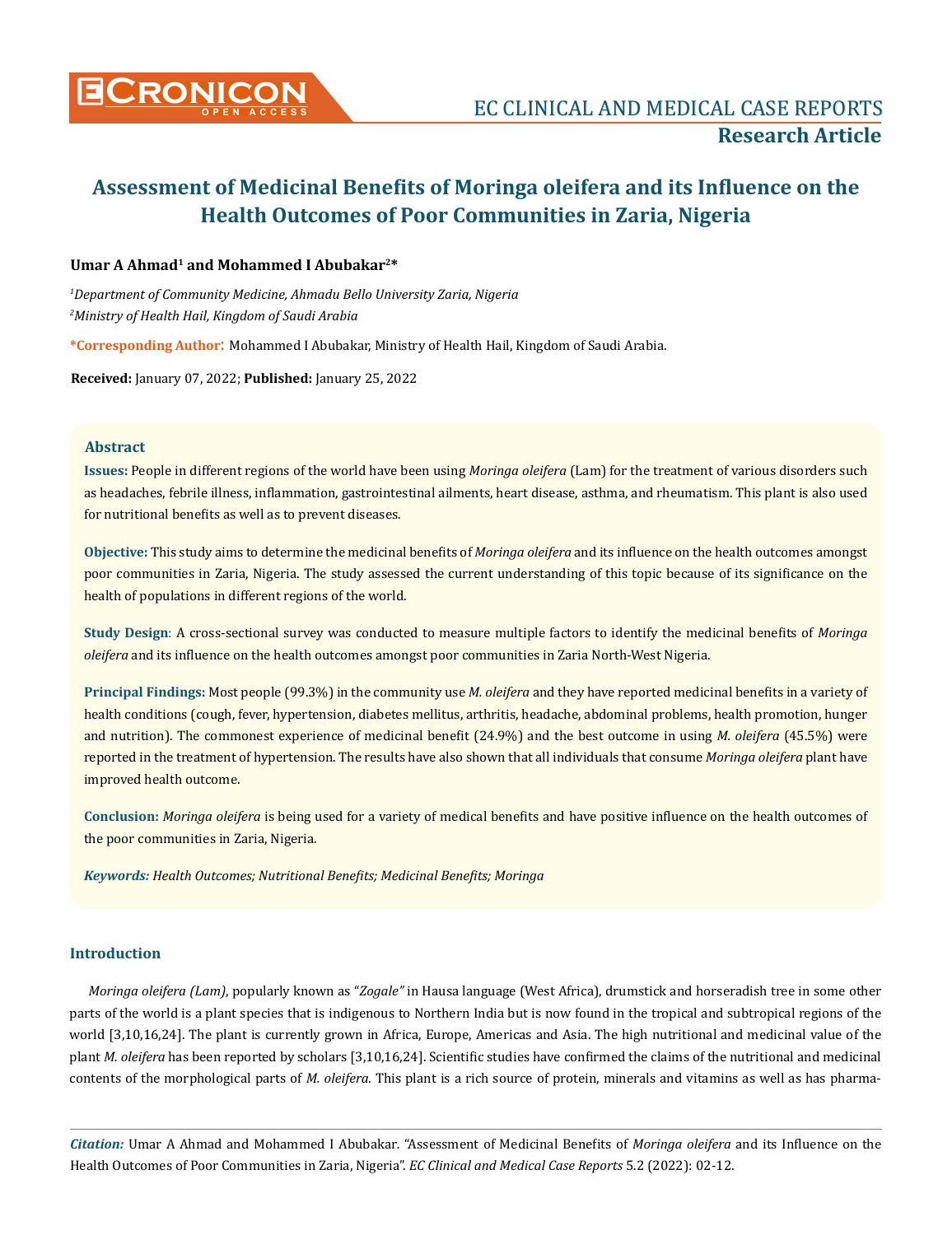cological and biotechnological potentials [3]. It has been used for the treatment of various disorders such as headaches, febrile illness, inflammation, gastrointestinal ailments, heart disease, asthma, and rheumatism [3]. Some of the pharmacological properties of *Moringa oleifera* include analgesic, anti-inflammatory, diuretic, antihypertensive, antioxidant and anti-tumor activities. One of the qualities of *M. oleifera* is that every part of the plant has some nutritional and medicinal benefits [3].

#### **Aim of the Study**

This study aims to determine the medicinal benefits of *Moringa oleifera* and its influence on the health outcomes amongst poor communities in Zaria, Nigeria. The study assessed the current understanding of this topic because of its significance on the health of populations in different regions of the world. The research questions were, "what are the medicinal benefits of *Moringa oleifera*, and what is the effect of *Moringa oleifera* on the health of communities in Zaria, Nigeria?"

#### **Literature Review**

Medicinal plants have been used by humans to prevent and treat diseases due to their pharmacological and nutritional properties. *Moringa oleifera* (Lam) has stood out amongst the medicinal plants that have been studied by scientists because of its benefits in the treatment of many types of diseases [3,18].

#### **Phytochemical properties**

The potentials of *Moringa oleifera* as a medicinal plant has been linked to the availability of some compounds within *M. oleifera* plant as secondary metabolites and these include, alkaloids, tannins, flavonoids, steroids, saponins, coumarins, quinines and resins [3]. An assessment of the chemical constituent of an extract from *M. oleifera* leaves, flowers, pods, stems and seeds have confirmed the presence of secondary metabolites such as phenolic acids, gallic acid, ellagic acid, chlorogenic acid, ferulic acid, glucosinolates, flavonoids, quercetin, vanillin and kaempferol [3]. These secondary metabolites have been demonstrated to have nutritional and pharmaceutical properties as well as health benefits [3,18].

Phytochemical screening of *M. oleifera* in a study conducted in Sokoto, Northern Nigeria, Idris and Adamu (2018) [16] demonstrated the presence of saponins, tannins, alkaloids, flavonoids, anthraquinones, glycosides and steroids in the leaves. Similar findings have also been reported by other scholars earlier [8,17]. The presence of different primary and secondary metabolites synthesized by this plant has been shown to be the reason for some of the biological effects of the plant such as treatment of parasitic infections, treatment of diarrhea, effects against bacterial infections, antioxidant properties and a lot more [16]. Polyphenolic compounds have been detected in many plants including *M. oleifera* extracts which were shown to be responsible for the anti-inflammatory, antihypertensive, anti-diabetic and anti-oxidant effects [1-3,16,18,20].

Anthraquinones are metabolites in *M. oleifera* which were shown to improve problems related to digestion while Tannins, on the other hand, are polymeric phenolic compounds that have shown effects against infectious agents, have anti-carcer and antimutagenic effects [3,16,18]. Scholars have also reported the anti-cancer effects of *M oleifera* may have come from the steroids found in the leaves of the plant [16]. *M. oleifera* leaves also contain glycosides and alkaloids which are responsible for its effects against hypertension and analgesic anti-inflammation respectively [7,9,16].

Alkaloids have been known to have analgesic and anti-inflammatory effects [7,16]. Tannins were described to have antimicrobial, anticarcinogenic and antimutagenic properties [16]. Saponins play key role in the fight against microbes such as fungi, bacteria and viruses as well as possess other pharmacological effects [5]. Flavonoids have been shown to have anti-inflammatory, antioxidant, antidiabetic and antihypertensive effects [1,16,20].

*Citation:* Umar A Ahmad and Mohammed I Abubakar*.* "Assessment of Medicinal Benefits of *Moringa oleifera* and its Influence on the Health Outcomes of Poor Communities in Zaria, Nigeria". *EC Clinical and Medical Case Reports* 5.2 (2022): 02-12.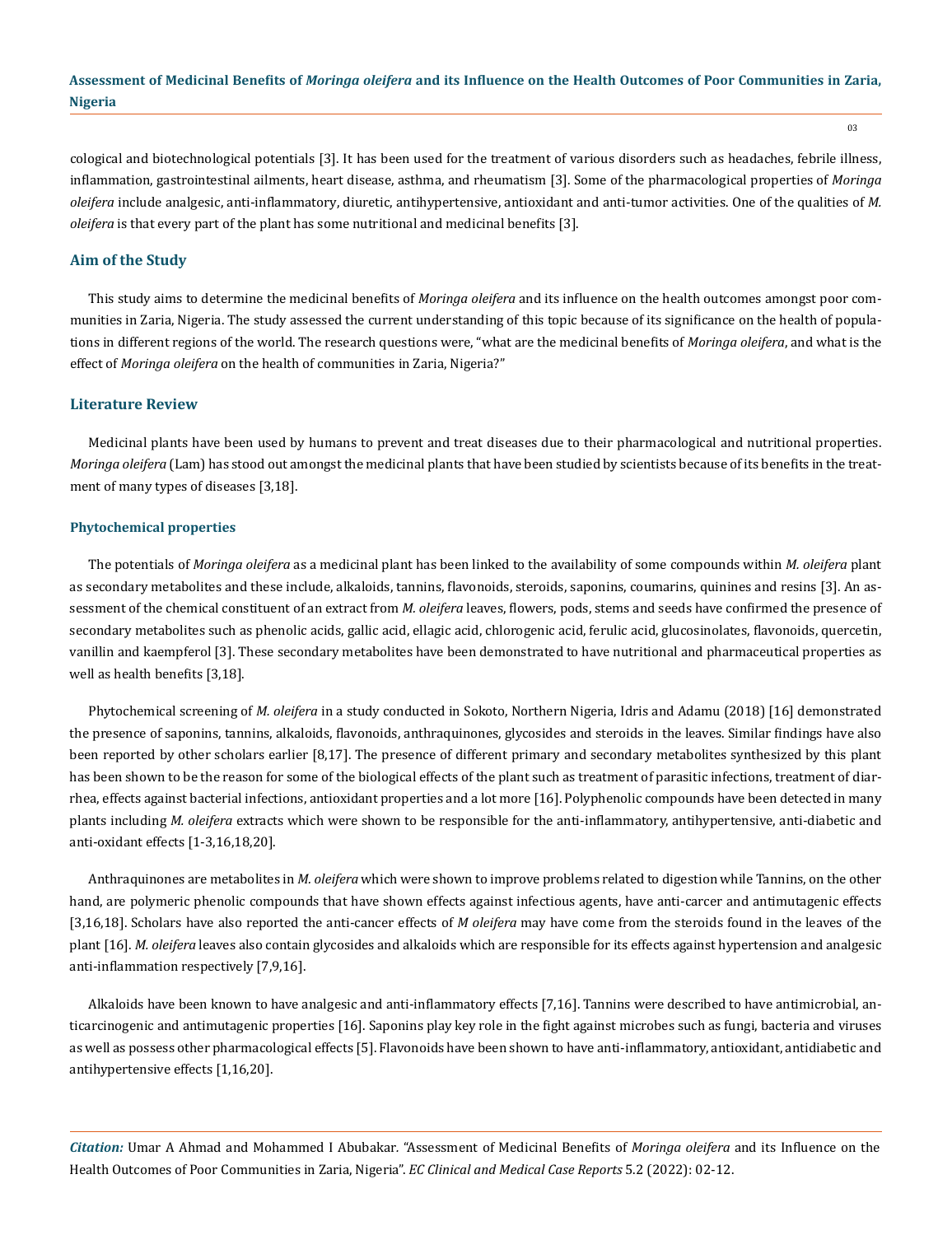04

#### **Nutritional properties**

*M. oleifera* provides high value nutritional contents from its leaves, flowers, pods as well as its seeds and this is why some international organizations have advocated for its use as a source of food especially in poor communities [3,18]. Studies have reported that there are more than ninety nutritional compounds contained in *M. oleifera* which include protein, lipids, carbohydrates and fibers [3,22]. It is a source of nutrition to children and infants in the tropics that is often use to treat malnutrition. The most abundant nutrient in *M. oleifera* is protein and so far 19 different amino acids have been identified in association with the plant. Vitamins and minerals also form part of the nutrients provided by *M. oleifera* and so are stearic acid as well as palmitic acid and oleic acid which are available in the seeds of the plant. However, the leaves of *M. oleifera* also contain linolenic acid and palmitic acid [3].

#### **Health benefits**

Evidence from scientific studies has shown that the leaves of *M. oleifera* have hepato and renal-protective activities especially against drugs like gentamicin, rifampicin, pyrazinamide, isoniazide and acetaminophen [3,24,27,30]. It has been observed in studies involving the treatment of animals with *M. oleifera* leaf extract that the serum levels of liver enzymes as well as urea and creatinine were reduced. A histological examination of the liver and kidneys of these animals that have drug-induced hepatic and renal injuries has confirmed a decrease in the specific organs damage after treatment with leaves of *M. oleifera* [3,24,30].

Another potential benefit of *M. oleifera* leaves is its ability to reduce serum cholesterol and low-density lipoproteins in animals [3,18]. Also, some scholars have suggested that the plant may have an anti-obesity potential by demonstrating its body lipid lowering effects in animals [18]. However, more studies are required in humans to confirm these effects. A study of diabetic patients who were treated daily with 8g of *M. oleifera* leaf powder for 40 days showed a reduction of serum glucose level [3,19]. Other potential benefits of *M. oleifera* reported earlier include anti-cancer, anti-inflammatory, anti-oxidant, neuro-protective, antimicrobial effects and immune system enhancement [3,6,14,18].

## **Methodology**

#### **Study area**

The study area was Zaria local government created in 1976, making it one of the oldest local government areas among the 23 in Kaduna State. It is situated in the northern part of the State and shares boundaries with Sabon-Gari L.G.A to the north, Igabi L.G.A to the south, Giwa L.G.A to the west and Soba L.G.A to the east. The area has a total population of 264,045. The most predominant tribe is Hausa and majority practice Islam as their religion. Main occupations are farming, trading, and civil service. The L.G.A has 13 political wards which are Anguwan-Fatika, Anguwan-Juma, Dambo, Dutsen-Abba, Gyallesu, kaura, kwarbai-A, kwarbai-B, Limancin-kona, Tudun-wada, Tukur-Tukur, Kufena, and Wuchichiri. There are 35 health posts and primary health centers, and one general hospital.

#### **Study design**

Cross-sectional descriptive study design was used.

#### **Study population**

The study population includes all the head of households or their representatives in the study area.

#### **Inclusion criteria**

- 1. Adult members of the community.
- 2. Adult members of the community living in the study area.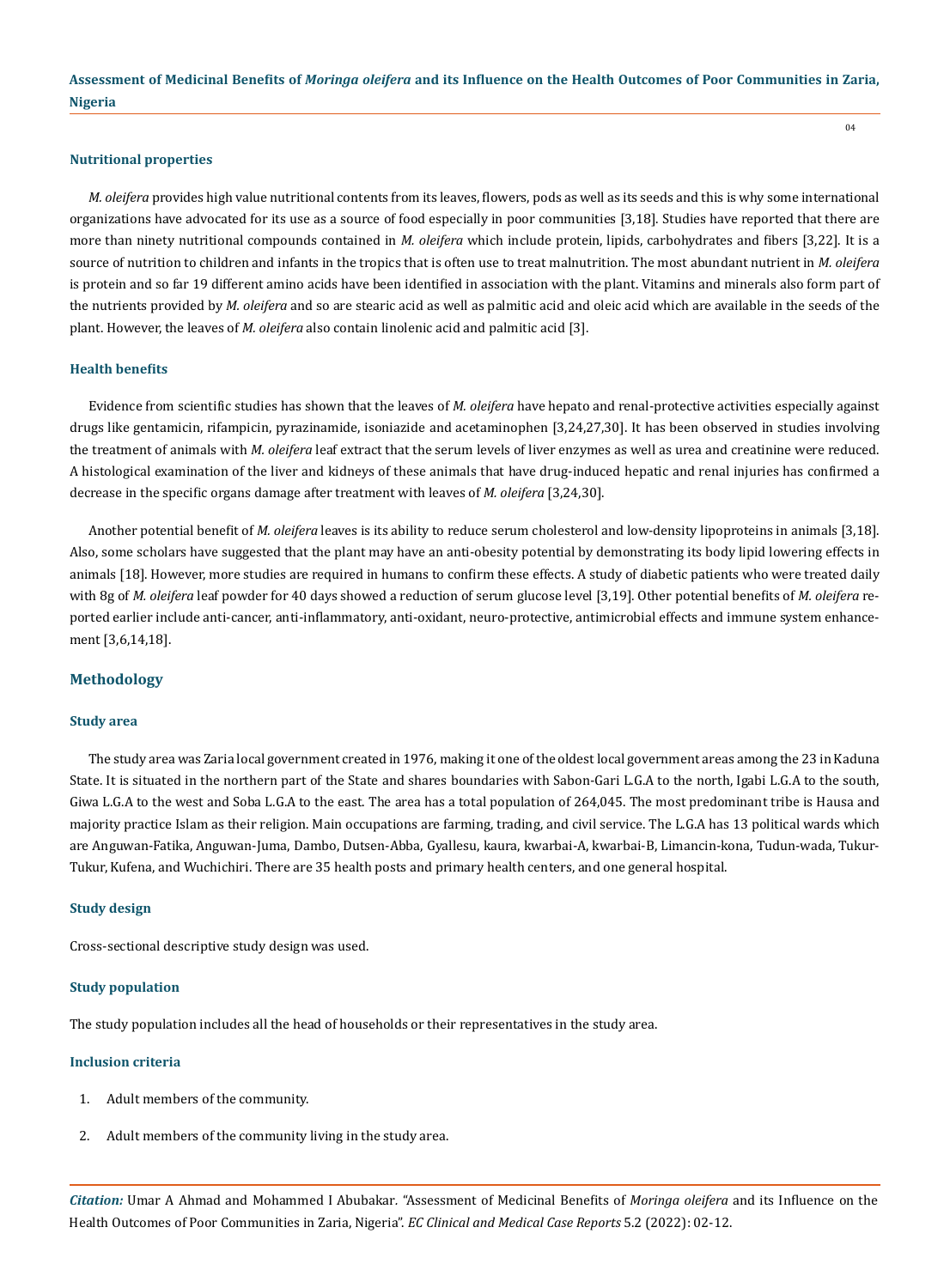#### **Exclusion criteria**

- 1. Adult members of the community not present during the data collection.
- 2. Adult members of the community who refused to give their consent.

#### **Sample size determination**

The sample size was determined using the following formula:

$$
n = \frac{Z^2 pq}{d^2}
$$

Where:

n = Minimum sample size

z = Standard normal deviate which corresponds to 95% confidence interval level

p = Proportion of the target population estimated to have used *Moringa* plant = 50% = 0.50

 $q = 1 - 0.50 = 0.50$ 

 $d =$  Degree of precision =  $5\% = 0.05$ 

n = 
$$
(1.96)^2 \times 0.50 \times 0.50 = 0.9604 = 384.16
$$
  
(0.05)<sup>2</sup> 0.0025

n = 384

Adding 10% non-response rate to the minimum sample size = 384 + 38.4 = 422.4

Hence, the final minimum sample size is 422.

#### **Sampling technique**

A multi-stage sampling technique was used to obtain the sample:

- **Stage 1 (LGA selection):** From the list of all the twenty-three (23) LGAs in Kaduna state, one LGA was selected randomly using balloting and this happen to be Zaria LGA.
- • **Stage 2 (Ward selection):** All the wards under Zaria LGA were listed, and from the list, one ward (Tukur-Tukur ward) was selected using simple random sampling by balloting.
- **Stage 3 (Settlement selection):** All the settlements under Tukur-Tukur ward were listed and the main Tukur-Tukur town was randomly selected from the list of all the settlements in the ward via balloting also.
- **Stage 4 (Household and participants selection):** House numbering and household listing was conducted in Tukur-Tukur, and from the list of all the households in the settlement, a sampling frame containing the names of all eligible respondents i.e. all adult

*Citation:* Umar A Ahmad and Mohammed I Abubakar*.* "Assessment of Medicinal Benefits of *Moringa oleifera* and its Influence on the Health Outcomes of Poor Communities in Zaria, Nigeria". *EC Clinical and Medical Case Reports* 5.2 (2022): 02-12.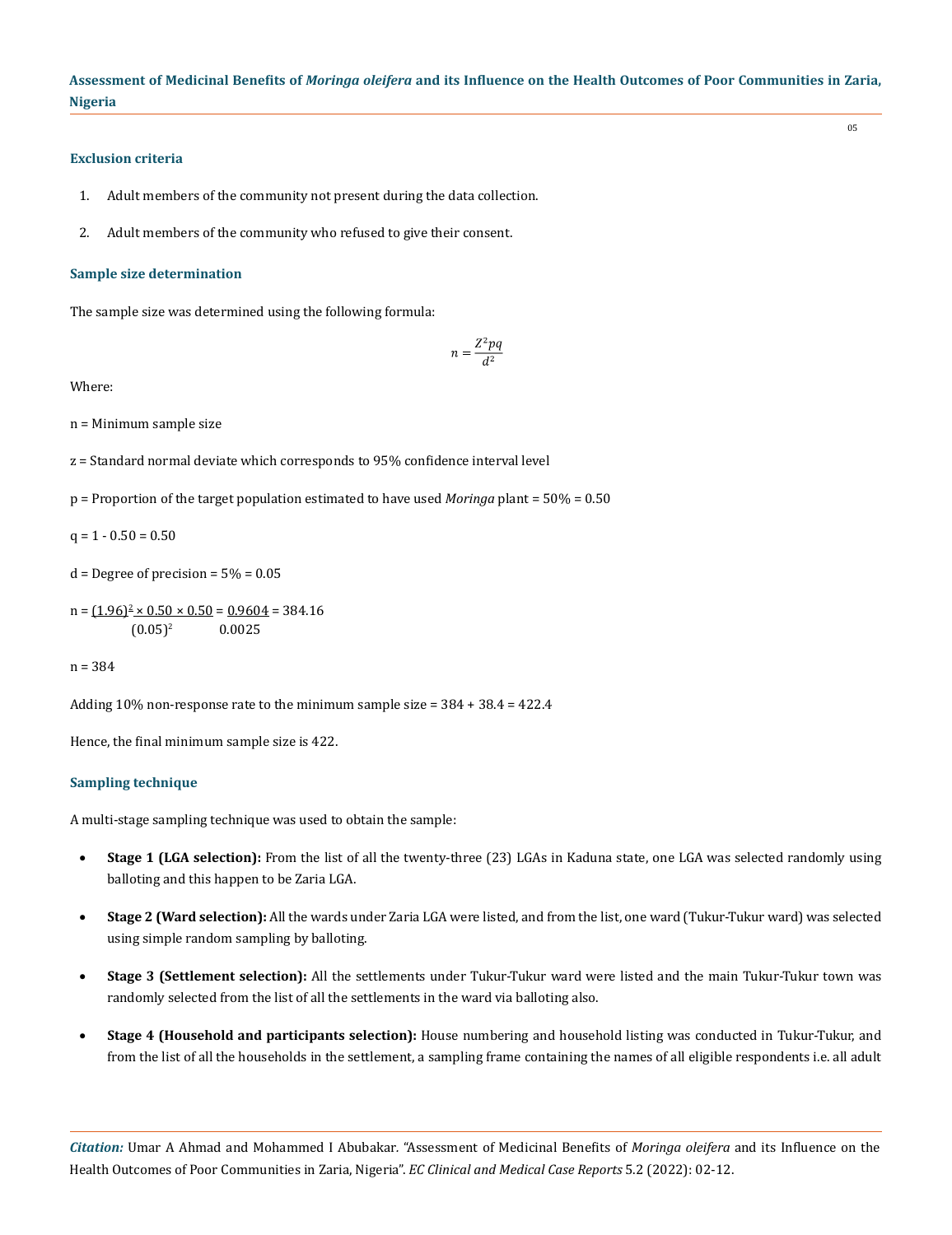men and women, was obtained. Using systematic random sampling technique, a representative sample of 422 adults was obtained.

06

#### **Data collection tool**

A pre-tested, structured interviewer administered questionnaire was used to collect the data from 422 adults in the study area. The questionnaires covered four topics: (i) knowledge and attitude of individuals and groups about the role of *Moringa oleifera* in health outcome of people in the community; (ii) health outcome and nutritional status after consumption of *Moringa oleifera*; and (iii) individual experiences of the role of *Moringa oleifera* on health improvement. The data collection was conducted by the researcher and five trained research assistants. The researcher supervised the overall data collection process, and checked the filled questionnaires for consistency and completeness at the end of each day's work during data collection. Prior to data collection, the questionnaire was prepared in English language and translated to Hausa language/local language and back-translated to English for consistency of the data that was obtained. Training was conducted for the research assistants/data collectors for 3 hours per day over a period of two days prior to the commencement of the study. After the data collection, questionnaires were reviewed and checked again for completeness and relevance by the researcher.

## **Data processing and analysis**

Collected data was entered into a computer, validated and analyzed using statistical package for social sciences (SPSS) software version 20.0. For the descriptive aspect of the analysis, frequency distributions were generated for all categorical variables. Means and standard deviations and other descriptive measures were determined for quantitative variables. Chi Square Test and Fisher's Exact Test was applied for the comparison of proportions and for evaluating associations of categorical variables in contingency tables. Statistical significance was said to be achieved where P-value equals or is less than 0.05.

#### **Results**

#### **Socio-demographic characteristics of the study population**

A total of 422 individuals participated in the study (this gave a 100% acceptance rate) of which 420 (99.5%) were males and 2 (0.5%)

| S/no. |                       | Socio-demographic characteristic |              | Percent (%) |
|-------|-----------------------|----------------------------------|--------------|-------------|
|       | <b>Characteristic</b> | <b>Variable</b>                  |              |             |
| 1.    | Gender                | Female                           | 2            | 0.5         |
|       |                       | Male                             | 420          | 99.5        |
| 2.    | Age (years)           | $15 - 24$                        | $\mathbf{1}$ | 0.2         |
|       |                       | $25 - 34$                        | 57           | 13.6        |
|       |                       | $35 - 44$                        | 116          | 27.5        |
|       |                       | $45 - 54$                        | 173          | 41.0        |
|       |                       | $55 - 64$                        | 66           | 15.6        |
|       |                       | 65 and above                     | 9            | 2.1         |
| 3.    | Occupation            | Civil servant                    | 120          | 28.4        |
|       |                       | Business owner                   | 149          | 35.3        |
|       |                       | Unemployed                       | 13           | 3.1         |
|       |                       | <b>Others</b>                    | 140          | 33.2        |
| 4.    | Marital status        | Single                           | 1            | 0.2         |
|       |                       | Married                          | 420          | 99.5        |
|       |                       | Widowed                          | 1            | 0.2         |

*Table 1: Socio-demographic characteristics of the respondents (n = 422).*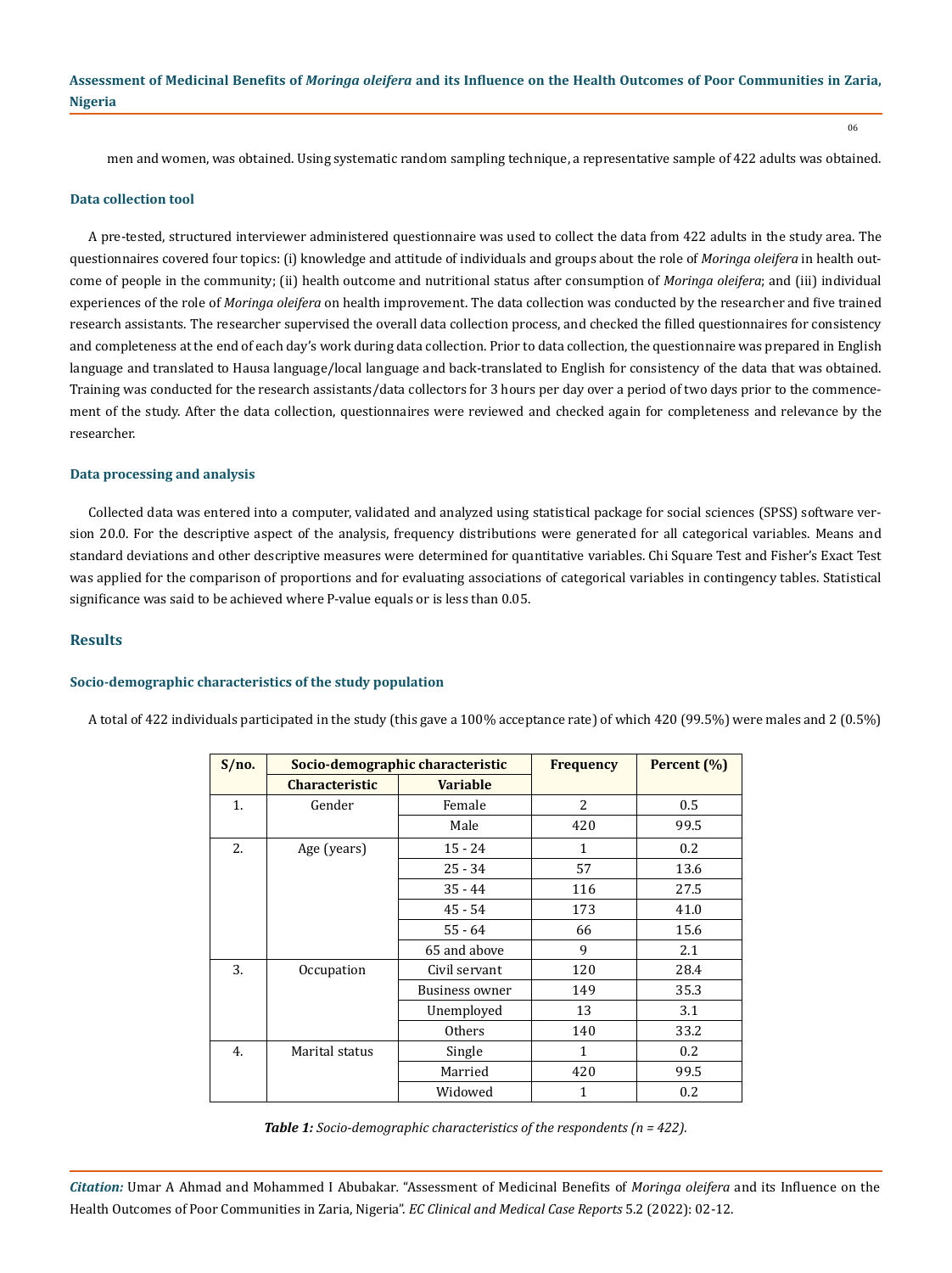females. The median age of the participants was 48 years and the participants are mostly business owners followed closely by farmers (Others, as seen in table 1). Table 1 describes the participants by gender, age, occupation and marital status.

## **Medicinal benefits o**f *Moringa oleifera*

The percentage of participants who reported that they have been using *M. oleifera* was high in this population (99.3%). The most common medicinal benefit for using *M. oleifera* was to improve the symptoms of hypertension (80% of respondents). Respondents have also been taking *M. oleifera* to treat cough, fever, diabetes mellitus, arthritis, abdominal problems as well as headache. However, other reasons for using *M*. *oleifera* as indicated by respondents include health promotion, hunger and for nutritional benefits. The best outcome for using *M. oleifera* to improve health was seen in individuals with hypertension (45.5%). Dosages given for these indications were not specific to a particular condition and most individuals (49.3%) decided the dose they want to take by themselves. The dose of *M. oleifera was* taken

| <b>Health conditions improved with Moringa</b> | <b>Frequency</b> | Percent (%) |
|------------------------------------------------|------------------|-------------|
| Cold/Cough                                     | 43               | 10.2        |
| Fever                                          | 46               | 10.9        |
| Hypertension                                   | 105              | 24.9        |
| Diabetes mellitus                              | 41               | 9.7         |
| Arthritis                                      | 9                | 2.1         |
| Headache/Migraine                              | 14               | 3.3         |
| Abdominal problems                             | 14               | 3.3         |
| Others (specify)                               | 150              | 35.5        |
| Total                                          | 422              | 100.0       |

*Table 2: Uses of M. oleifera for medicinal benefits.*





*Citation:* Umar A Ahmad and Mohammed I Abubakar*.* "Assessment of Medicinal Benefits of *Moringa oleifera* and its Influence on the Health Outcomes of Poor Communities in Zaria, Nigeria". *EC Clinical and Medical Case Reports* 5.2 (2022): 02-12.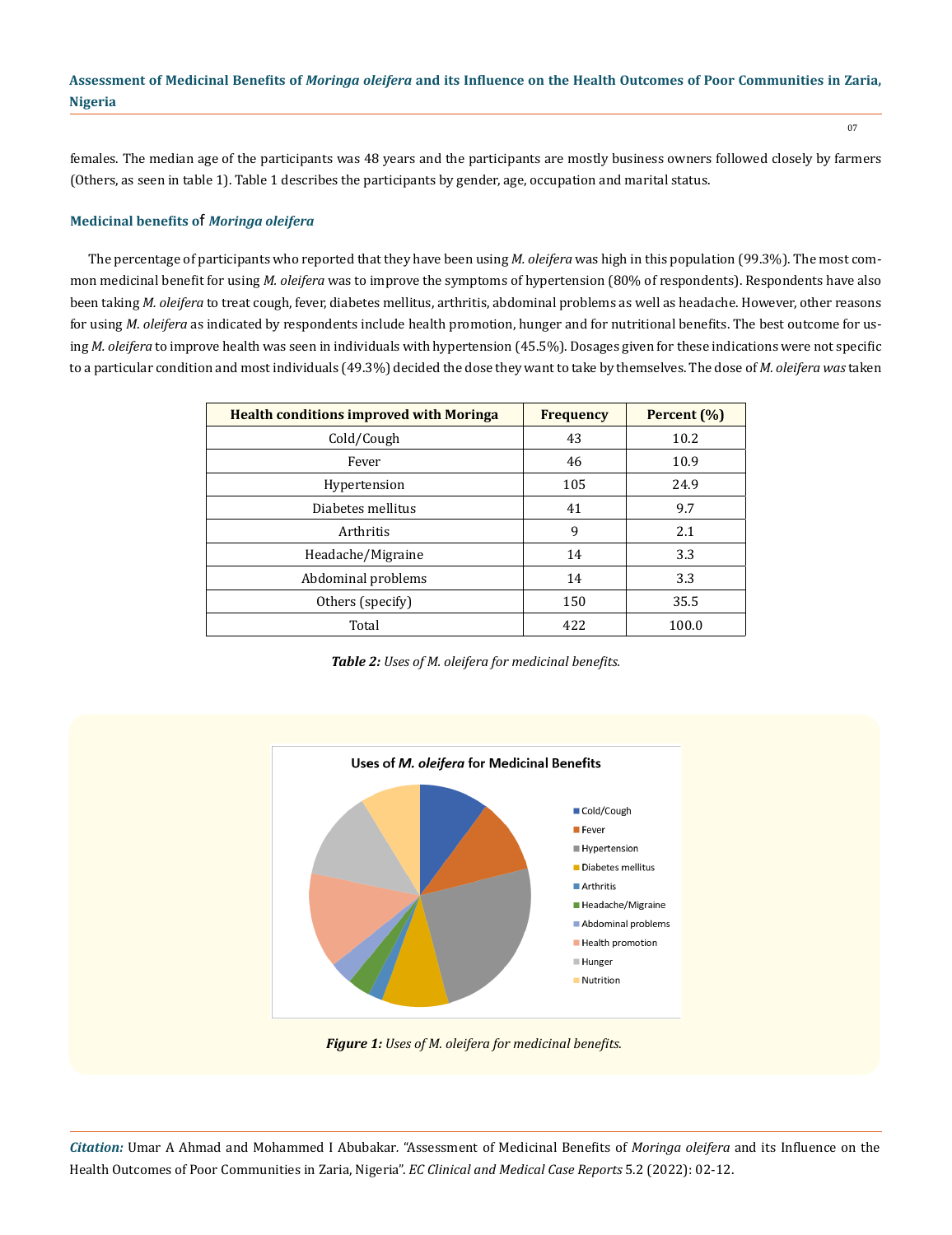08

| Best outcome for using M. oleifera | <b>Frequency</b> | Percent (%) |
|------------------------------------|------------------|-------------|
| Cold/Cough                         | 26               | 6.2         |
| Fever                              | 42               | 10.0        |
| Hypertension                       | 192              | 45.5        |
| Diabetes mellitus                  | 42               | 10.0        |
| Arthritis                          | 9                | 2.1         |
| Headache/Migraine                  | 9                | 2.1         |
| Abdominal problems                 | 13               | 3.1         |
| <b>Others</b>                      | 89               | 21.1        |
| Total                              | 422              | 100.0       |

#### *Table 3: Best outcome in using M. oleifera for medicinal benefits.*

for at least 2 days (32.0%). In most situations (59.2%) the healthcare provider was not informed about the decision to use *M. oleifera* for medicinal benefits. Amongst those that informed their healthcare provider that they were using *M. oleifera*, the healthcare provider had accepted their decision. Up to 60.7% of respondents get information and recommendation to use the plant by a family member.

#### **Effects of** *M. oleifera* **on the health of the community**

| <b>Variable</b>       |       | <b>Health Outcome</b> |                |                  |             |
|-----------------------|-------|-----------------------|----------------|------------------|-------------|
|                       |       | Improved              | <b>Unknown</b> | <b>Frequency</b> | Percent (%) |
| Consume Moringa plant | Yes   | 419                   |                | 419              | 99.3        |
|                       | Never |                       |                |                  | 0.7         |
| Total                 |       | 419                   |                |                  | 100         |

## *Table 4: Consumption of Moringa oleifera plant by health outcome.*

| <b>Correlations</b>                                          |                     |                                     |                       |  |  |
|--------------------------------------------------------------|---------------------|-------------------------------------|-----------------------|--|--|
|                                                              |                     | <b>Consumption of Moringa plant</b> | <b>Health Outcome</b> |  |  |
| Consumption of <i>M</i> .                                    | Pearson Correlation |                                     | $1.000**$             |  |  |
| <i>oleifera</i> plant                                        | Sig. (2-tailed)     |                                     | .000                  |  |  |
|                                                              | N                   | 422                                 | 422                   |  |  |
| Health Outcome                                               | Pearson Correlation | $1.000**$                           |                       |  |  |
|                                                              | Sig. (2-tailed)     | .000                                |                       |  |  |
|                                                              | N                   | 422                                 | 422                   |  |  |
| **. Correlation is significant at the 0.01 level (2-tailed). |                     |                                     |                       |  |  |

*Table 5: Correlations between consumption of Moringa oleifera plant and health outcome.*

| Trust in the effectiveness of <i>M. oleifera</i> | <b>Frequency</b> | Percent (%) |
|--------------------------------------------------|------------------|-------------|
| Yes                                              | 420              | 99.5        |
| Nο                                               |                  | 0.5         |
| Total                                            | 477              | 100.0       |

*Table 6: Percentage distribution of trust that Moringa oleifera is effective in healing.*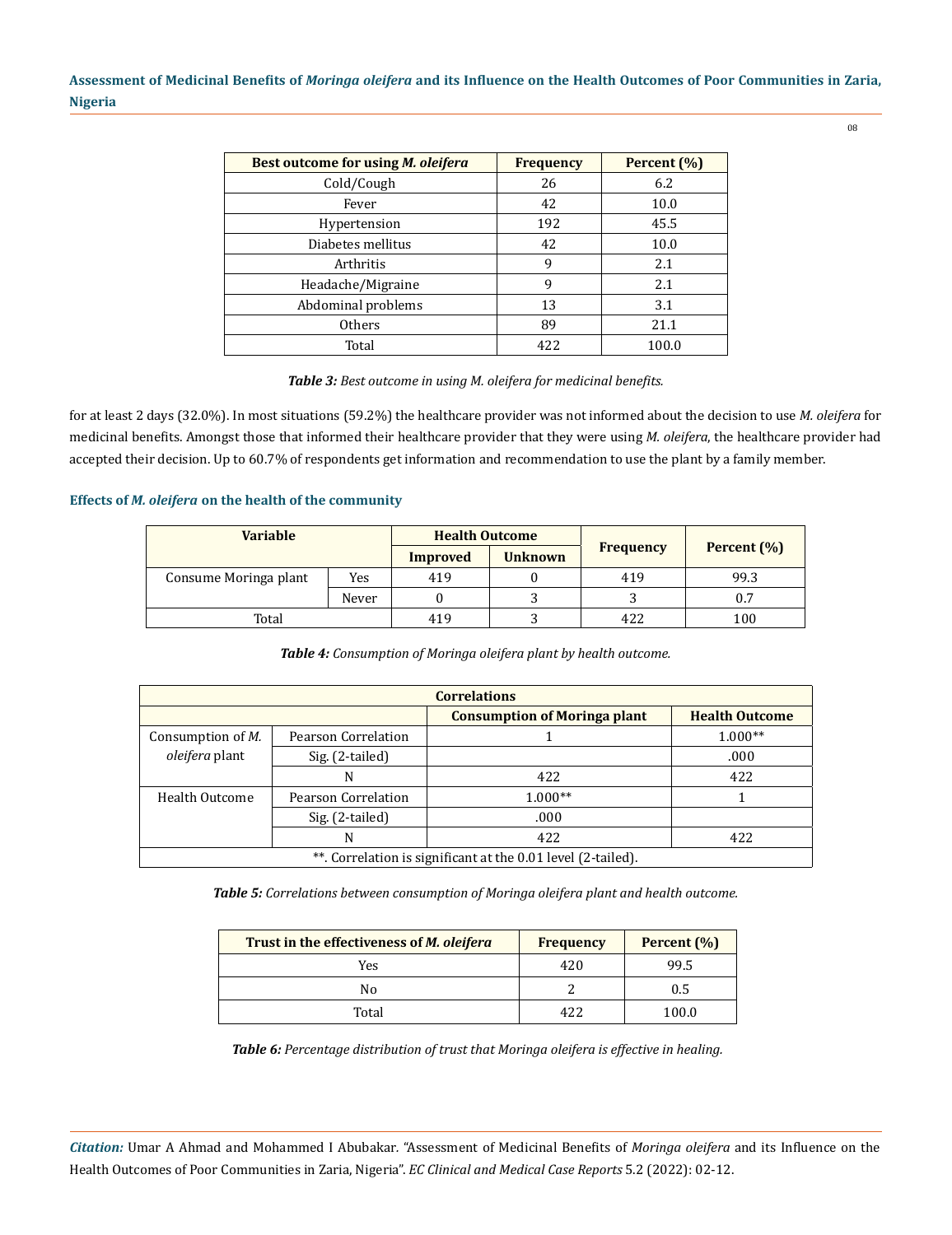| <b>Consumption of <i>M. oleifera</i></b> for Nutritional Benefits | <b>Frequency</b> | Percent (%) |
|-------------------------------------------------------------------|------------------|-------------|
| Yes                                                               | 417              | 98.8        |
| Never                                                             |                  |             |
| Total                                                             | 422              | 100.0       |

Table 4 below shows that amongst the individuals that consume *M. oleifera* (99.3% of the respondents), all (100%) have reported

 $09$ 

*Table 7: Percentage distribution of consumption of Moringa oleifera for nutritional benefits.*

improvement in their health statuses. Consumption of *M. oleifera* plant has shown a linear correlation with the health outcome of the individuals using it as shown in table 5 below.

Table 6 above shows that 99.5% of respondents believe that *M. oleifera* is effective in healing.

Table 7 above also shows the distribution of the percentage of respondents that consume *M. oleifera* for nutritional benefits. It can be seen that 98.8% of the respondents use *Moringa oleifera* plant for nutritional benefits.

## **Discussion**

A variety of herbs are ingested for their medicinal benefits in different regions of the world. Studies have shown that the use of some of these herbs is beneficial to the health of individuals and communities [15,29]. *Moringa oleifera* (Lam) has stood out amongst the medicinal plants that have been studied by scientists because of its benefits in the treatment of many types of diseases [3,18,23]. It is important to understand the patterns of use of *M. oleifera* as an herb in order to gain more benefits from its nutritional and medicinal contents.

In line with other such studies that reported the numerous medicinal uses of *Moringa* [3,18,23] this research has shed more light on the medicinal properties of *Moringa* plant. The study has established the fact that the most common medicinal benefit of *M. oleifera* in Zaria communities in Nigeria was improvement of the symptoms of hypertension. It has also showed that *M. oleifera* is used to treat cough, fever, diabetes mellitus, arthritis, abdominal problems as well as headache. However, other reasons why people use *M*. *oleifera* include health promotion, hunger and for nutritional benefits. The best outcome for using *M. oleifera* as a medicinal plant was achieved in the treatment of hypertension. Similar findings have been reported earlier [17,29] in Ugandan rural communities where *Moringa* was used for the treatment of twenty-four medical conditions such as diabetes mellitus, malaria/fever, hypertension and syphilis as well as skin disease. In the South Asia, *M. oleifera* has also been used for the treatment of infections, inflammation, cardiovascular disease, abnormalities of the gastrointestinal system, anaemia and liver and kidney diseases [21,28,29].

Phytochemicals responsible for the effect of *Moringa* on hypertension include nitrile, mustard oil glycosides and thiocarbamate glycosides [9,29]. Earlier studies are therefore in support of the results from this research study as regards the best outcome seen in the use of *Moringa* plant to treat hypertension as well as its other medicinal benefits. Scientific studies on the healing effects of *Moringa* carried out in Nigeria and in other parts of the world have provided the basis for these findings [3,13,29].

It is noteworthy that within the study area all the individuals that consume *Moringa* plant experience improved health outcome. This may be the reason why most inhabitants of the community have a strong belief that *Moringa* plant is effective in healing and vice versa. However, empirical evidence from previous studies have confirmed the presence of pharmacological activities in extracts from the leaves of *M. oleifera* and its ability to reverse organic drug-induced injuries of the liver and kidneys [3,24,30]. The health improvement from consumption of *Moringa* plant may not be unrelated to its use as a food and its high nutritional value. It thus serves as a source of nutrients such as proteins, lipids, carbohydrates and vitamins which raise the nutritional status of the people in the community and lead to improved health status.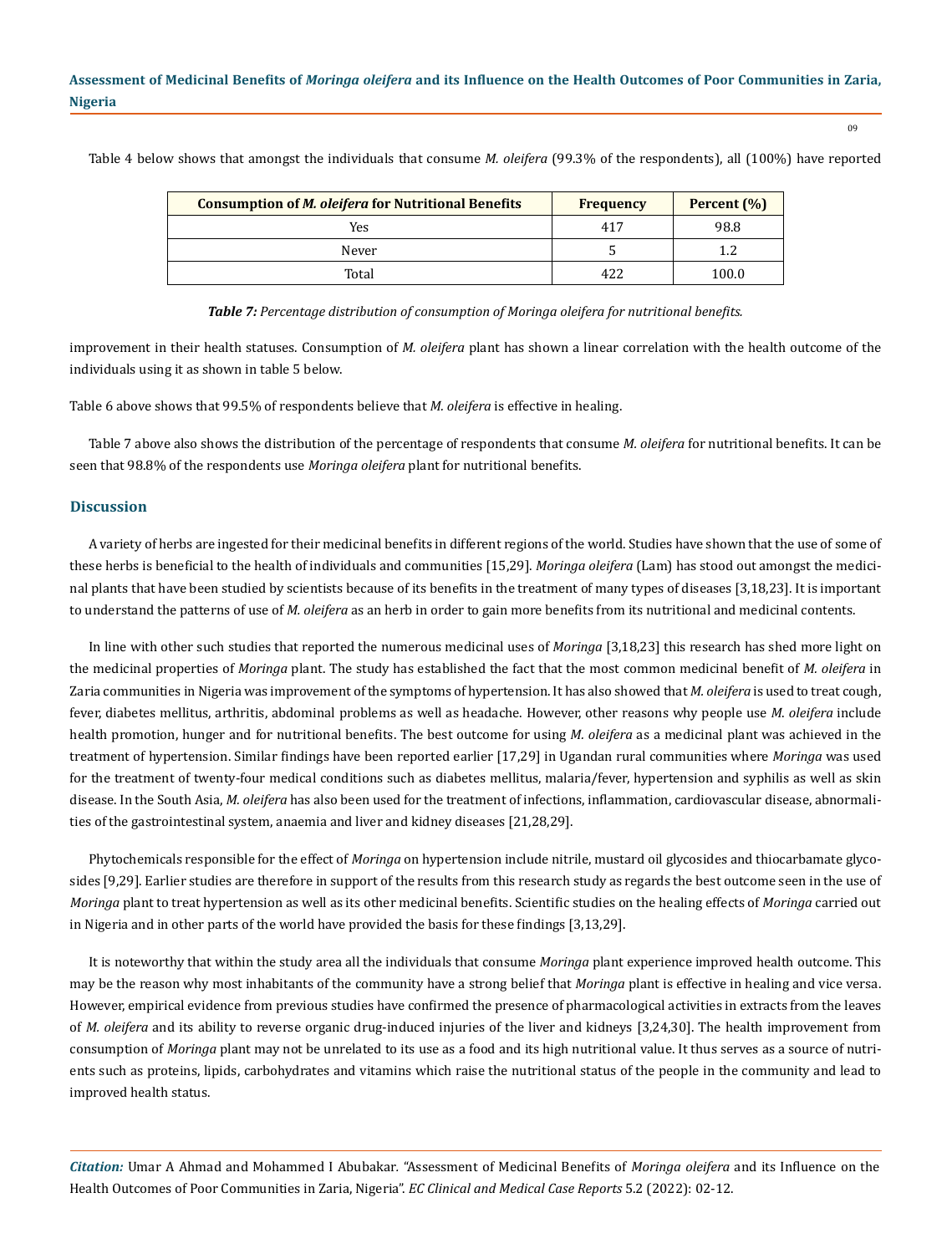10

#### **Conclusions and Recommendations**

Finally, the study has confirmed that *Moringa oleifera* is being used for a variety of medicinal benefits and have positive influence on the health outcomes of the poor communities in Zaria, Nigeria. Our recommendation is that the public and private sector should collaborate to scale up the production of *Moringa oleifera* in the communities of Zaria, Nigeria in order to increase the value of the health of the populations.

## **Authors' Contributions**

MIA conceived the study; UA designed the study protocol; UA carried out the Field work; MIA and UA carried out the analysis and interpretation of these data. MIA drafted the manuscript; UA critically revised the manuscript for intellectual content. The authors read and approved the final manuscript. The authors are guarantor of the paper.

#### **Funding Support**

None.

## **Conflicts of Interest**

None declared.

## **Ethical Approval**

#### **Bibliography**

- 1. Al-Numair KS., *et al*[. "Ameliorative effect of kaempferol, a flavonoid, on oxidative stress in streptozotocin-induced diabetic rats".](https://pubmed.ncbi.nlm.nih.gov/25494817/) *Redox Report* [20.5 \(2014\): 198-209.](https://pubmed.ncbi.nlm.nih.gov/25494817/)
- 2. Ayinde BA., *et al*[. "Isolation and characterization of two phenolic compounds from the stem bark of Musanga cecropioides R. Brown](https://pubmed.ncbi.nlm.nih.gov/17665870/)  (Moraceae)". *[Acta Phenolic Pharmacology](https://pubmed.ncbi.nlm.nih.gov/17665870/)* 64 (2007): 183-185.
- 3. Brilhante., *et al*. "Research advances on the multiple uses of *Moringa oleifera*[: a sustainable alternative for socially neglected popula](https://www.sciencedirect.com/science/article/pii/S1995764516307143)tions". *[Asian Pacific Journal of Tropical Medicine](https://www.sciencedirect.com/science/article/pii/S1995764516307143)* 10.7 (2017): 621-630.
- 4. Bowling A. "Research Methods in Health: Investigating Health and Health Services". 2<sup>nd</sup> edition. Open University Press. Philadelphia, USA (2002).
- 5. Caulier G., *et al*[. "Review of saponin diversity in sea cucumbers belonging to the family Holothuriidae".](https://www.researchgate.net/publication/263621608_Review_of_saponin_diversity_in_sea_cucumbers_belonging_to_the_family_Holothuriidae) *Beche-de-mer Information Bulletin* [31.1 \(2011\): 48-54.](https://www.researchgate.net/publication/263621608_Review_of_saponin_diversity_in_sea_cucumbers_belonging_to_the_family_Holothuriidae)
- 6. Cheenpracha S., *et al*[. "Potential anti-inflammatory phenolic glycosides from the medicinal plant](https://www.researchgate.net/publication/45504532_Potential_anti-inflammatory_phenolic_glycosides_from_the_medicinal_plant_Moringa_oleifera_fruits) *Moringa oleifera* fruits". *Bioorganic [and Medicinal Chemistry](https://www.researchgate.net/publication/45504532_Potential_anti-inflammatory_phenolic_glycosides_from_the_medicinal_plant_Moringa_oleifera_fruits)* 18.17 (2010): 6598-6602.
- 7. Cordell GA. "Introduction to Alkaloids: pharmacology and biology". In: Alkaloids Chemical and Biological Perspectives. Volume 3. Wiley, New York (1983): 1-274.
- 8. Devbhuti D., *et al*[. "Phytochemical and acute toxicity study on Tinospora tomentosa Miers".](https://pubmed.ncbi.nlm.nih.gov/19226975/) *Acta Phytochemical Pharmarcology* 66 [\(2009\): 89-92.](https://pubmed.ncbi.nlm.nih.gov/19226975/)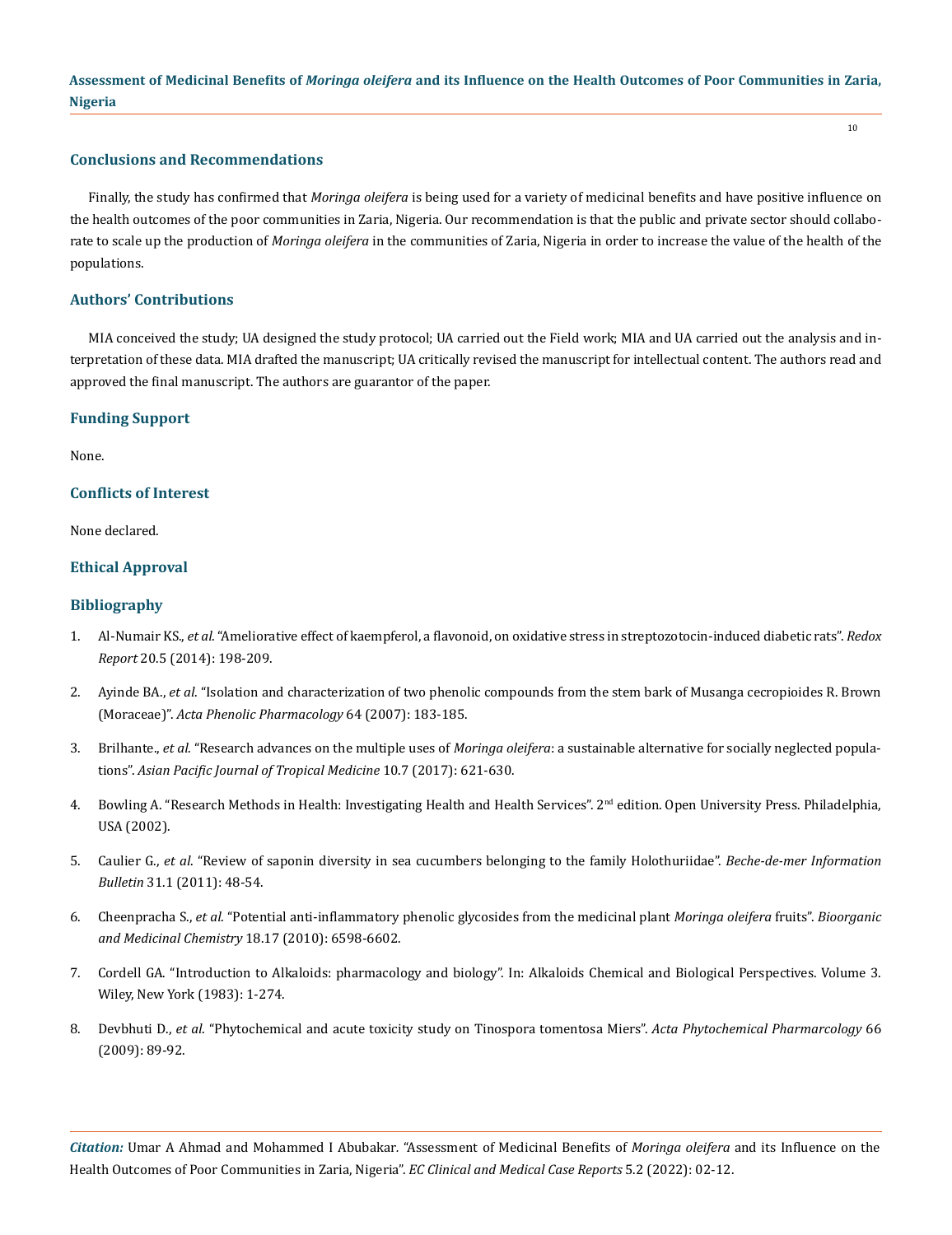- 9. Faizi S., *et al*[. "Fully acetylated carbamate and hypotensive thiocarbamate glycosides from](https://pubmed.ncbi.nlm.nih.gov/7766390/) *Moringa oleifera*". *Phytochemistry* 38 [\(1995\): 957-953.](https://pubmed.ncbi.nlm.nih.gov/7766390/)
- 10. [Iqbal S and Bhanger MI. "Effect of Season and Production Location on antioxidant activity of](https://www.sciencedirect.com/science/article/abs/pii/S0889157505000670) *Moringa oleifera* leaves grown in Pakistan". *[Journal of Food Composition and Analysis](https://www.sciencedirect.com/science/article/abs/pii/S0889157505000670)* 19 (2006): 544-551.
- 11. Easterby-Smith M., *et al*. "Management research". 4th edition. London: SAGE Publications (2012).
- 12. Faizi S., *et al*[. "Isolation and structure elucidation of new nitrile and mustard oil glycosides from](https://pubmed.ncbi.nlm.nih.gov/7798960/) *Moringa oleifera* and their effect on blood pressure". *[Journal of Natural Products](https://pubmed.ncbi.nlm.nih.gov/7798960/)* 57 (1994): 1256-1261.
- 13. Farooq F., *et al*. "Medicinal properties of *Moringa oleifera*: An overview of promising healer". *[Journal of Medicinal Plants Research](https://www.researchgate.net/publication/229439393_Medicinal_properties_of_Moringa_oleifera_An_overview_of_promising_healer)* 6.27 [\(2012\): 4368-4374.](https://www.researchgate.net/publication/229439393_Medicinal_properties_of_Moringa_oleifera_An_overview_of_promising_healer)
- 14. Guevara AP., *et al*. "An antitumor promoter from *Moringa oleifera* Lam". *[Mutation Research Toxicol Environ Mutagen](https://pubmed.ncbi.nlm.nih.gov/10209341/)* 440.2 (1999): [181-188.](https://pubmed.ncbi.nlm.nih.gov/10209341/)
- 15. Idohou-Dossou N., *et al*. "Impact of daily consumption of Moringa (*Moringa oleifera*[\) dry leaf powder on iron status of senegalese](https://www.researchgate.net/publication/268058812_Impact_of_daily_consumption_of_Moringa_Moringa_oleifera_dry_leaf_powder_on_iron_status_of_Senegalese_lactating_women) lactating women". *AJFAND* [11.4 \(2011\): 4985-4999.](https://www.researchgate.net/publication/268058812_Impact_of_daily_consumption_of_Moringa_Moringa_oleifera_dry_leaf_powder_on_iron_status_of_Senegalese_lactating_women)
- 16. [Idris SB and Adamu UR. "Phytochemicals and uses of](https://www.researchgate.net/publication/334542314_Phytochemicals_and_uses_of_Moringa_oleifera_leaves_in_humans_and_animals_in_Sokoto) *Moringa oleifera* leaves in humans and animals in Sokoto". *Journal of Animal [Science and Veterinary Medicine](https://www.researchgate.net/publication/334542314_Phytochemicals_and_uses_of_Moringa_oleifera_leaves_in_humans_and_animals_in_Sokoto)* 3.1 (2018): 30-34.
- 17. Kasolo JN., *et al*. "Phytochemicals and uses of *Moringa oleifera* [leaves in Ugandan Rural Communities".](https://academicjournals.org/journal/JMPR/article-abstract/5F654D120796) *Journal of Medical Plants Research* [4.9 \(2010\): 753-757.](https://academicjournals.org/journal/JMPR/article-abstract/5F654D120796)
- 18. Kilany OE., *et al*. "Anti-obesity potential of *Moringa oleifera* [seed extract and lycopene on high fat diet induced obesity in male Sprauge](https://www.sciencedirect.com/science/article/pii/S1319562X20302655) Dawely rats". *[Saudi Journal of Biological Sciences](https://www.sciencedirect.com/science/article/pii/S1319562X20302655)* (2020): 1-14.
- 19. Kumari DJ. "Hypoglycaemic effect of *Moringa oleifera* [and Azadirachta indica in type 2 diabetes mellitus".](https://www.ozempic.com/lifestyle-tips/what-is-type-2-diabetes.html?modal=isi&&utm_source=google&utm_medium=cpc&utm_term=diabetes%20type%20ii&utm_campaign=New+5+BMM+Shared+TRE+Type+2+General&mkwid=s-dc_pcrid_571010177954_pkw_diabetes%20type%20ii_pmt_p_slid__product_&pgrid=131019857883&ptaid=kwd-297610588695&gclid=EAIaIQobChMIx6udxoq79QIVS2oqCh1icgAhEAAYASAAEgLk2fD_BwE&gclsrc=aw.ds) *Bioscan* 5.20 (2010): 211- [214.](https://www.ozempic.com/lifestyle-tips/what-is-type-2-diabetes.html?modal=isi&&utm_source=google&utm_medium=cpc&utm_term=diabetes%20type%20ii&utm_campaign=New+5+BMM+Shared+TRE+Type+2+General&mkwid=s-dc_pcrid_571010177954_pkw_diabetes%20type%20ii_pmt_p_slid__product_&pgrid=131019857883&ptaid=kwd-297610588695&gclid=EAIaIQobChMIx6udxoq79QIVS2oqCh1icgAhEAAYASAAEgLk2fD_BwE&gclsrc=aw.ds)
- 20. Luo C., *et al*[. "Kaempferol alleviates insulin resistance via hepatic IKK/NF-B signal in type 2 diabetic rats".](https://pubmed.ncbi.nlm.nih.gov/26263168/) *International Immunopharmacology* [28 \(2015\): 744-750.](https://pubmed.ncbi.nlm.nih.gov/26263168/)
- 21. Morimitsu Y., *et al*[. "Antiplatelet and anticancer isothiocyanates in Japanese horseradish, wasabi".](https://pubmed.ncbi.nlm.nih.gov/11237193/) *Bio Factors* 13 (2000): 271-276.
- 22. Moyo, B., *et al*[. "Nutritional characterization of Moringa \(](https://www.ajol.info/index.php/ajb/article/view/96497)*Moringa oleifera* Lam.) leaves". *African Journal of Biotechnology* 10.60 (2011): [12925-12933.](https://www.ajol.info/index.php/ajb/article/view/96497)
- 23. Mughal MH., *et al*[. "Improvement of drumstick \(Moringa pterygosperma Gaertn.\) a unique source of food and medicine through](https://eurekamag.com/research/003/471/003471247.php) tissue culture". *[Hamdard Medicine](https://eurekamag.com/research/003/471/003471247.php)* 42 (1999): 37-42.
- 24. Nafiua AO., *et al*. "Effect of fatty acids from ethanol extract of *Moringa oleifera* [seeds on kidney function impairment and oxidative](https://pubmed.ncbi.nlm.nih.gov/31387184/) stress induced by gentamicin in rats". *[Biomedicine and Pharmacotherapy](https://pubmed.ncbi.nlm.nih.gov/31387184/)* 117 (2019): 3-10.
- 25. Nikkon F., *et al*. "*In vitro* [antimicrobial activity of the compound isolated from chloroform extract of](https://www.researchgate.net/publication/45726452_In_vitro_Antimicrobial_Activity_of_the_Compound_Isolated_from_Chloroform_Extract_of_Moringa_oleifera_Lam) *Moringa oleifera* Lam". *Pakistan [Journal of Biological Sciences](https://www.researchgate.net/publication/45726452_In_vitro_Antimicrobial_Activity_of_the_Compound_Isolated_from_Chloroform_Extract_of_Moringa_oleifera_Lam)* 6.22 (2003): 1888-1890.
- 26. Ouédraogo M., *et al*. "Protective effect of *Moringa oleifera* [leaves against gentamicin-induced nephrotoxicity in rabbits".](https://www.researchgate.net/publication/51923263_Protective_effect_of_Moringa_oleifera_Leaves_against_gentamicin-induced_nephrotoxicity_in_rabbits) *Experimental [and Toxicologic Pathology](https://www.researchgate.net/publication/51923263_Protective_effect_of_Moringa_oleifera_Leaves_against_gentamicin-induced_nephrotoxicity_in_rabbits)* 65.3 (2013): 335-339.

*Citation:* Umar A Ahmad and Mohammed I Abubakar*.* "Assessment of Medicinal Benefits of *Moringa oleifera* and its Influence on the Health Outcomes of Poor Communities in Zaria, Nigeria". *EC Clinical and Medical Case Reports* 5.2 (2022): 02-12.